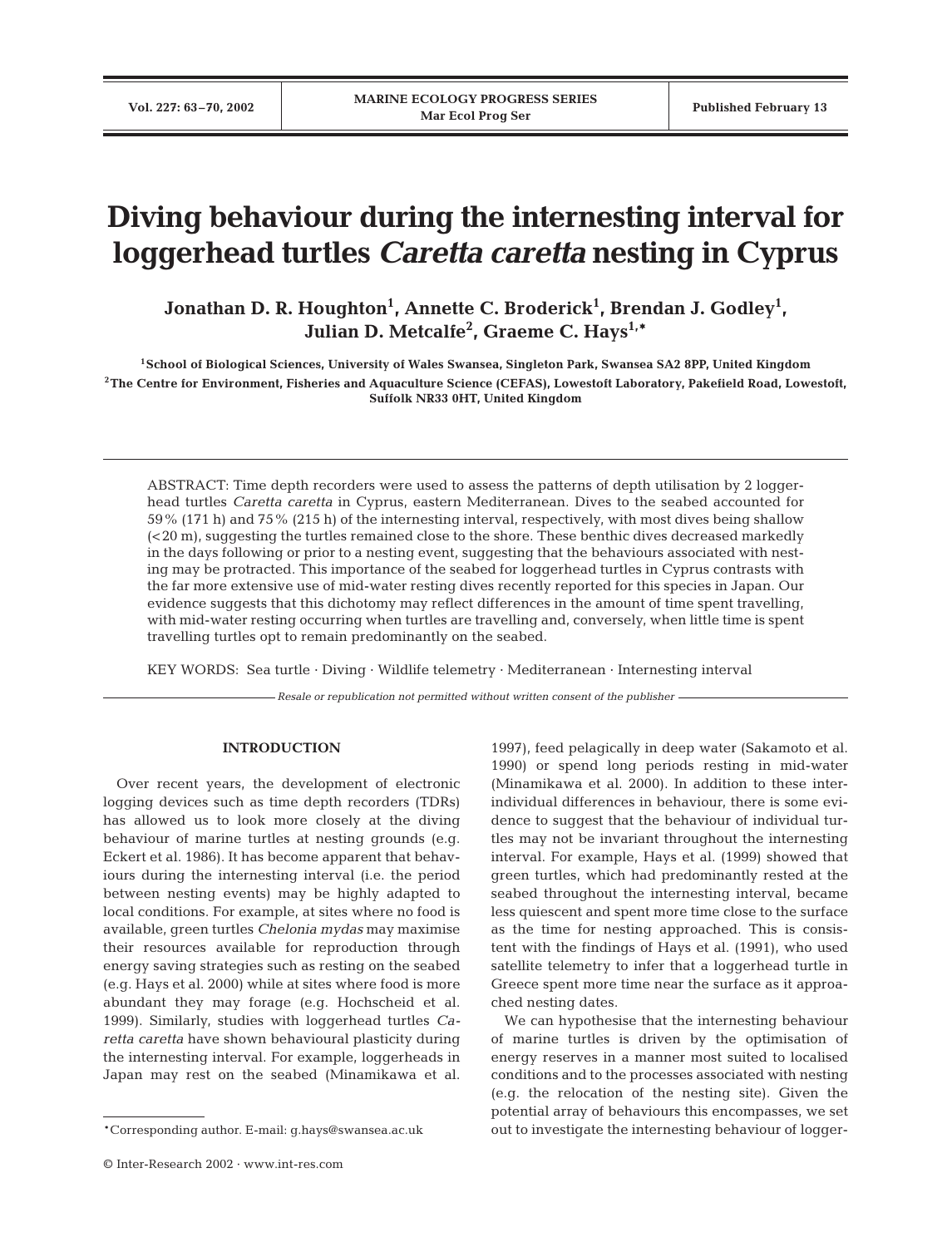head turtles in Cyprus, a site which provided a huge range of water depths (from a few to thousands of metres) close to the nesting beach and hence a correspondingly wide range of potential depth utilisation patterns by turtles. Our fundamental objectives were (1) to assess the patterns of depth utilisation by turtles and hence infer whether pelagic or benthic habitats were most important, and (2) to consider how behaviours changed over the internesting period.

## **MATERIALS AND METHODS**

**TDRs.** Between 19 June and 1 July 1999 we attached LTD 100 (Light Temperature Depth) archival storage tags (Lotek, St John's, Canada) to 5 female loggerhead turtles *Caretta caretta* nesting on Alagadi beach, Cyprus (35° 21' N, 33° 30' E). Each tag was programmed to record depth (range 0 to 100 m, resolution 0.06 m) every 5 s, light intensity (dimensionless units but varying between 0 and 1) and temperature (range  $-20$  to  $+35^{\circ}$ C, resolution 0.03 $^{\circ}$ C) every 10 min. To prevent damage or loss through impact, tags were secured in open-ended Perspex casings and attached to the carapace using epoxy resin (Foilfast, SFS components, Cheltenham, UK). These were retrieved when the turtles returned to Alagadi to lay their subsequent clutches.

**Analysis of dive data.** All dive data were analysed using Multitrace analysis software (Jensen Software Systems, Laboe, Germany). Submergence was classified as a 'dive' if its maximum depth (measured from the surface) exceeded 0.75 m. For dives with a maxi-

mum depth >3 m, each dive was separated into distinct phases on the basis of vertical velocity alone, using a threshold value of  $0.03 \text{ m s}^{-1}$ . For example, the beginning of the descent phase would begin once a turtle's rate of descent exceeded the threshold value and would finish once the rate decreased below it (i.e. the beginning of the bottom phase).

For shallower dives  $(>0.75$  and  $<$ 3 m) it was necessary to introduce an additional parameter, 'level end of diving' (LoD) which considers the end of a dive as the point where the animal has exceeded a certain percentage of the maximum depth recorded for that dive. This was required as threshold velocity alone could not consistently detect the beginning and end of such dives owing to their gentle ascent and descent rates. Trials with the software suggested that an LoD of 75% was most applicable to the data set.

# **RESULTS**

### **Identification of dive types**

Two of the 5 TDRs were retrieved (termed Turtles 1 and 2) with internesting intervals of 12 d in each case. Individual dives were classified as 1 of 6 types corresponding to the work of Minamikawa et al. (1997), Hochscheid et al. (1999) and Hays et al. (2000) (Fig. 1). Related dive statistics for each dive type by both turtles can be seen in Tables 1 & 2.

Type 1 dives were characterised by a steep descent phase, a distinctive bottom phase, and a steep ascent, consistent with the Type 1 dives described by Mi-



Fig. 1. Generalised diagram (top panel) and typical dive profile for turtle 1 (bottom panel) highlighting the 6 dive types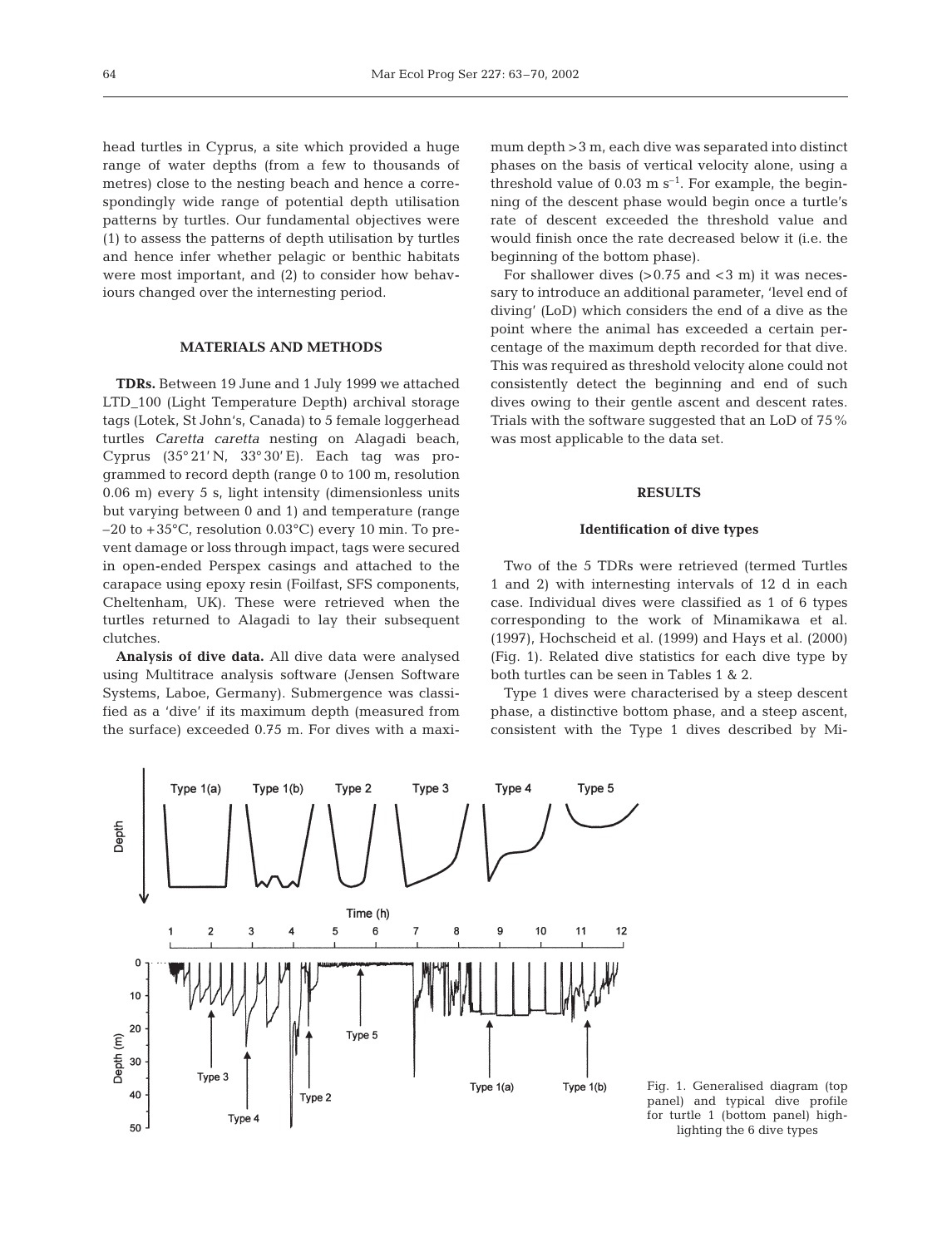Table 1. Mean values for the maximum depth and duration of each dive type  $(\pm 1 \text{ SD})$  for Turtles 1 and 2. Additionally shown are the relationships between depth and duration (linear regression) and the time attributable to each dive type throughout the internesting interval. ns: not significant

|                                   | Type $1(a)$            | Type $1(b)$         | Type 2                                                               | Type 3                                                                                                                     | Type 4             | Type 5                        |  |  |  |  |
|-----------------------------------|------------------------|---------------------|----------------------------------------------------------------------|----------------------------------------------------------------------------------------------------------------------------|--------------------|-------------------------------|--|--|--|--|
| Dive characteristics for Turtle 1 |                        |                     |                                                                      |                                                                                                                            |                    |                               |  |  |  |  |
| Depth $(m)$                       | $7.51 \pm 2.51$        | $7.51 \pm 4.09$     | $7.71 \pm 9.53$                                                      | $8.85 \pm 5.22$                                                                                                            | $15.10 \pm 9.28$   | $1.50 \pm 0.58$               |  |  |  |  |
| Duration (min)                    | $36.20 \pm 4.52$       | $6.94 \pm 5.87$     | $1.66 \pm 1.37$                                                      | $14.21 \pm 9.16$                                                                                                           | $16.38 \pm 11.51$  | $4.31 \pm 4.14$               |  |  |  |  |
| Depth $(x)$<br>vs duration $(y)$  | $v = 0.49x + 32.49$    | $v = 0.52x + 3.05$  | $v = 0.11x + 0.80$                                                   | $y = 0.94x + 5.86$                                                                                                         | $v = 0.52x + 8.53$ | $v = 2.21x + 0.99$            |  |  |  |  |
| Regression                        | $F_{1,264} = 21.42$    | $F_{1,145} = 21.64$ | $F_{1.69} = 98.40$                                                   | $F_{1,46} = 18.96$                                                                                                         | $F_{1,38} = 8.10$  | $F_{1.867} = 94.02$           |  |  |  |  |
|                                   | $r^2 = 0.07$ p < 0.001 |                     |                                                                      | $r^2 = 0.13 \text{ p} < 0.001$ $r^2 = 0.59 \text{ p} < 0.001$ $r^2 = 0.29 \text{ p} < 0.001$ $r^2 = 0.18 \text{ p} < 0.05$ |                    | $r^2 = 0.10 \text{ p} < 0.05$ |  |  |  |  |
| Proportion<br>of INP $(\% )$      | 54.86                  | 6.28                | 0.57                                                                 | 3.83                                                                                                                       | 3.40               | 22.60                         |  |  |  |  |
| Dive characteristics for Turtle 2 |                        |                     |                                                                      |                                                                                                                            |                    |                               |  |  |  |  |
| Depth $(m)$                       | $9.91 \pm 3.56$        | $7.65 \pm 4.21$     | $4.81 \pm 1.69$                                                      | $6.39 \pm 2.45$                                                                                                            | $6.09 \pm 2.85$    | $1.91 \pm 0.59$               |  |  |  |  |
| Duration (m)                      | $22.49 \pm 6.04$       | $5.64 \pm 4.35$     | $1.15 \pm 0.47$                                                      | $3.38 \pm 2.15$                                                                                                            | $3.67 \pm 1.56$    | $1.36 \pm 2.22$               |  |  |  |  |
| Depth $(x)$<br>vs duration $(y)$  | $v = 1.15x + 11.45$    | $v = 0.38x + 2.77$  | $v = 0.10x + 0.65$                                                   | $y = 0.18x + 2.21$                                                                                                         | ns                 | $y = 0.61x + 0.20$            |  |  |  |  |
| Regression                        | $F_{1,546} = 416.32$   | $F_{1,247} = 37.7$  | $F_{1,323} = 51.67$                                                  | $F_{1.88} = 4.01$                                                                                                          | ns                 | $F_{1,767} = 19.55$           |  |  |  |  |
|                                   | $r^2 = 0.43$ p < 0.001 |                     | $r^2 = 0.13$ p < 0.001 $r^2 = 0.14$ p < 0.001 $r^2 = 0.04$ p < 0.001 |                                                                                                                            | (p > 0.05)         | $r^2 = 0.02$ p < 0.0001       |  |  |  |  |
| Proportion<br>of INP $(\% )$      | 70.71                  | 4.99                | 2.21                                                                 | 1.72                                                                                                                       | 0.34               | 6.41                          |  |  |  |  |

namikawa et al. (1997) and the 'U' dives of Hochscheid et al. (1999) and Hays et al. (2000). Closer analysis suggested that Type 1 dives could be further classified on the basis of vertical velocities, bottom profile and the proportion of the dive attributable to the bottom phase. Subsequently, principal component analysis (correlation matrix) was conducted using dive duration, maximum depth, duration of descent phase as a percentage of total dive duration, duration of bottom phase as a percentage of total dive duration, duration of ascent phase as a percentage of total dive duration and variation in depth during bottom phase. This analysis indicated 2 groupings (termed  $1(a)$  and  $1(b)$ ): Type  $1(a)$ dives were characterised by a steep descent phase, a flat bottom phase, and a steep ascent phase. Type 1(b) also displayed steep ascent and descent rates (though the latter was markedly less than that of 1(a) dives) but differed in their more erratic bottom profile (mean SD of depth during bottom phase  $= 0.61$  m) and the proportion of the dive attributable to the bottom phase (mean Type  $1(a) = 96\%$ , SD = 3.64; mean Type  $1(b)$  = 75%, SD = 1.59) (Fig. 1, Tables 1 & 2). To further test this discrimination, equations were derived for depth versus duration for Type 1(a) dives, and employed to make predictions of duration over a wide range of depths (1 to 30 m). When the depth of Type 1(b) dives was plotted against their respective duration, durations were always below the 95% confidence limits of the relationship between depth and duration for Type 1(a) dives for each individual, supporting their classifi-

Table 2. Vertical velocity  $(V_v)$  of different dive stages for each dive type  $(\pm 1 \text{ SD})$  for Turtles 1 and 2

|                                                                                                                                                                                                                 | Type $1(a)$              | Type $1(b)$              | Type 2           | Type 3           | Type 4          | Type 5            |
|-----------------------------------------------------------------------------------------------------------------------------------------------------------------------------------------------------------------|--------------------------|--------------------------|------------------|------------------|-----------------|-------------------|
| Turtle 1                                                                                                                                                                                                        |                          |                          |                  |                  |                 |                   |
| Descent $V_{\rm v}$ (m s <sup>-1</sup> )                                                                                                                                                                        | $0.23 \pm 0.07$          | $0.21 \pm 0.09$          | $0.20 \pm 0.09$  | $0.22 \pm 0.13$  | $0.22 \pm 0.17$ | $0.09 \pm 0.05$   |
| Initial ascent $V_v^a$ (m s <sup>-1</sup> )                                                                                                                                                                     |                          |                          |                  |                  | $0.04 \pm 0.05$ |                   |
| Gradual ascent $V_v^{\text{b}}$ (m s <sup>-1</sup> )                                                                                                                                                            | $\overline{\phantom{0}}$ |                          | $0.001 \pm 0.03$ | $0.06 \pm 0.005$ | $0.01 \pm 0.02$ | $0.001 \pm 0.008$ |
| Final ascent $V_{\rm v}$ (m s <sup>-1</sup> )                                                                                                                                                                   | $0.26 \pm 0.05$          | $0.16 \pm 0.07$          | $0.17 \pm 0.08$  | $0.11 \pm 0.07$  | $0.04 \pm 0.03$ | $0.07 \pm 0.04$   |
| Turtle 2                                                                                                                                                                                                        |                          |                          |                  |                  |                 |                   |
| Descent $V_{\rm v}$ (m s <sup>-1</sup> )                                                                                                                                                                        | $0.37 \pm 0.13$          | $0.31 \pm 0.14$          | $0.29 \pm 0.13$  | $0.30 \pm 0.09$  | $0.26 \pm 0.17$ | $0.16 \pm 0.06$   |
| Initial ascent $V_w^a$ (m s <sup>-1</sup> )                                                                                                                                                                     | $\overline{\phantom{0}}$ |                          |                  |                  | $0.05 \pm 0.05$ |                   |
| Gradual ascent $V_v^{\text{b}}$ (m s <sup>-1</sup> )                                                                                                                                                            | $\equiv$                 | $\overline{\phantom{0}}$ | $0.006 \pm 0.03$ | $0.01 \pm 0.007$ | $0.01 \pm 0.03$ | $0.006 \pm 0.01$  |
| Final ascent $V_{v}$ (m s <sup>-1</sup> )                                                                                                                                                                       | $0.27 \pm 0.08$          | $0.15 \pm 0.08$          | $0.16 \pm 0.09$  | $0.09 \pm 0.04$  | $0.06 \pm 0.04$ | $0.10 \pm 0.05$   |
| <sup>a</sup> Initial ascent phase only present in Type 4 dives<br><sup>b</sup> Gradual ascent phase only present in Type 3 and 4 dives. For Type 2, gradual ascent phase refers to the bottom phase of the dive |                          |                          |                  |                  |                 |                   |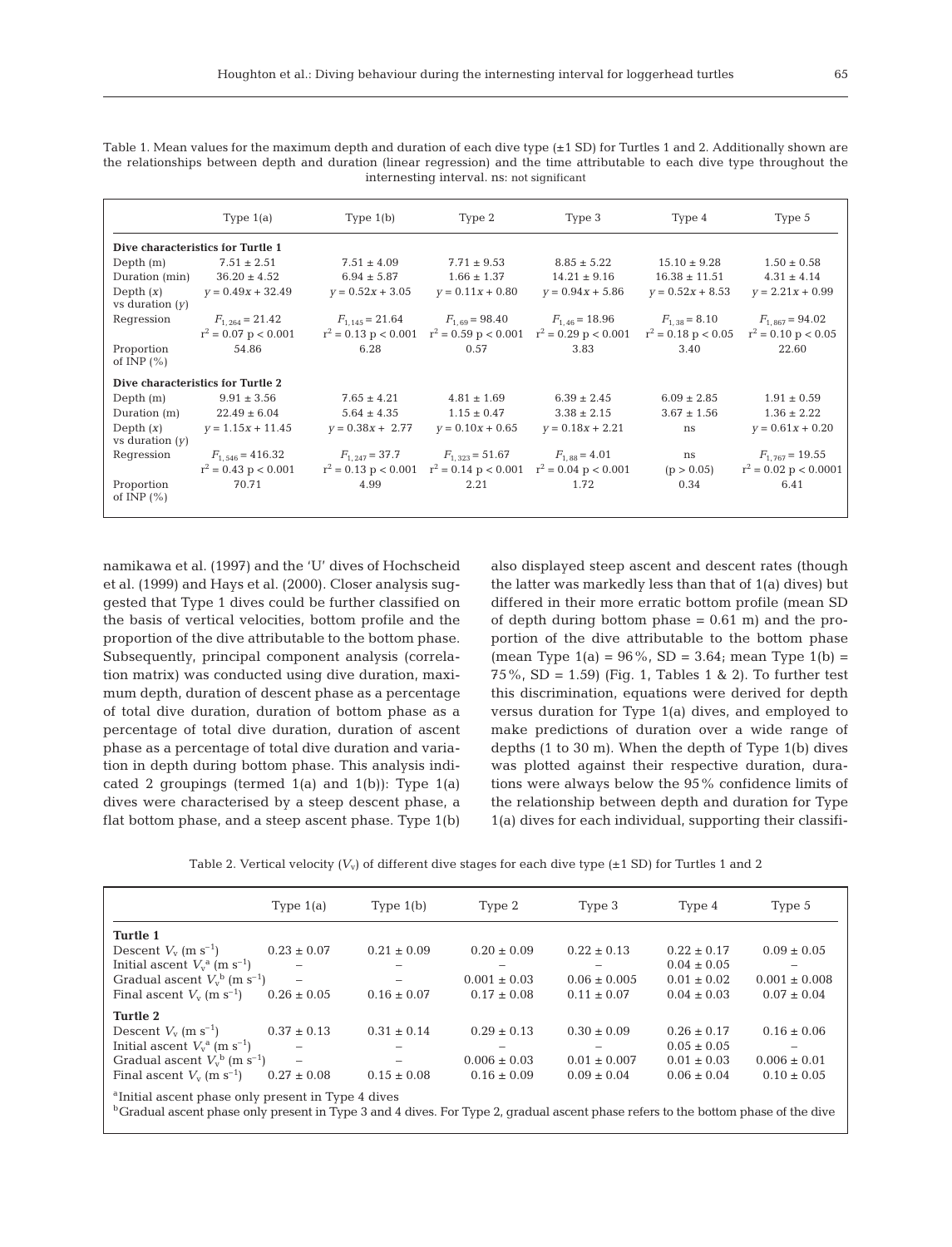cation as an independent dive type. For example, a Type 1(a) dive of 7.65 m (i.e. the mean depth of Type 1(b) dives for Turtle 2) had a predicted duration of 20 min whereas the actual value for Type 1(b) dives of similar depth was 7 min.

Type 2 dives displayed a 'V-shaped' profile with a bottom phase that suggested the turtle began to ascend immediately after maximum depth was attained (Fig. 1, Tables 1 & 2). This implies that activity at the point of maximum depth was minimal, consistent with the Type 2 dives described by Minamikawa et al. (1997) and the 'V-dives' of Hochschied et al. (1999).

Type 3 dives were identified as having a steep descent phase, followed by a gradual ascent phase and a



steep final ascent. Such dives have been previously reported by Minamikawa et al. (1997) and attributed to the turtles gradually ascending from the point of maximum depth.

Type 4 dives were similar to Type 3 dives with the exception of a steep initial ascent phase following the point of maximum depth and preceding the gradual ascent phase. Such dives have been previously reported in the sea snake *Pelamis platurus* (Graham et al. 1987) and are comparable to the Type 4 dives described by Minamikawa et al. (1997), and the 'Sdives' of Hochscheid et al. (1999) in marine turtles.

Type 5 dives were classified on the basis of depth  $(i.e. > 0.75$  and  $< 3$  m) and their gradual descent and ascent phases which resulted in their typically shallow profile, comparable to the shallow sub-surface dives reported by Hochscheid et al. (1999).

# **Temporal patterns in the importance of different dive types**

The time attributable to each dive Type throughout the internesting interval can be seen in Fig. 2. Although distinct differences are evident between the 2 turtles, Type 1(a) dives represent the prominent behaviour on most days. It is widely accepted that the bottom phase of such dives represent time at the seabed (see Minamikawa et al. 1997, Hochscheid et al. 1999, Hays et al. 2000). Correspondingly, when combined with Type 1(b) dives, this suggests that Turtles 1 and 2 spent 59% (171 h) and 75% (215 h) of the internesting interval on the seabed, respectively. For both turtles, the numbers of Type 1(a) dives decreased prior to, and following, a nesting event. For Turtle 1, this could be explained by an increase in Type 3, 4 and 5 dives; while for Turtle 2, the decrease in Type 1(a) dives could be better explained by the turtle spending



Fig. 2. Proportion of each day attributable to each dive type for Turtles 1 and 2 respectively. (a) and (e) show the time spent at the surface. (b) and (f) show the time spent diving to the seabed (Type 1(a):  $\blacksquare$ ; Type 1(b):  $\Box$ . (c) and (g) show Type 3  $\Box$  and Type 4 dives  $\blacksquare$ . (d) and (h) show Type 5 dives

Fig. 3. Relationship between the number of Type 5 dives and dives with a gradual ascent phase (Types 3 and 4) during each day of the internesting interval for both turtles  $(F_{1,22} =$ 73.78,  $\bar{r}^2 = 0.77$ ,  $p < 0.0001$ )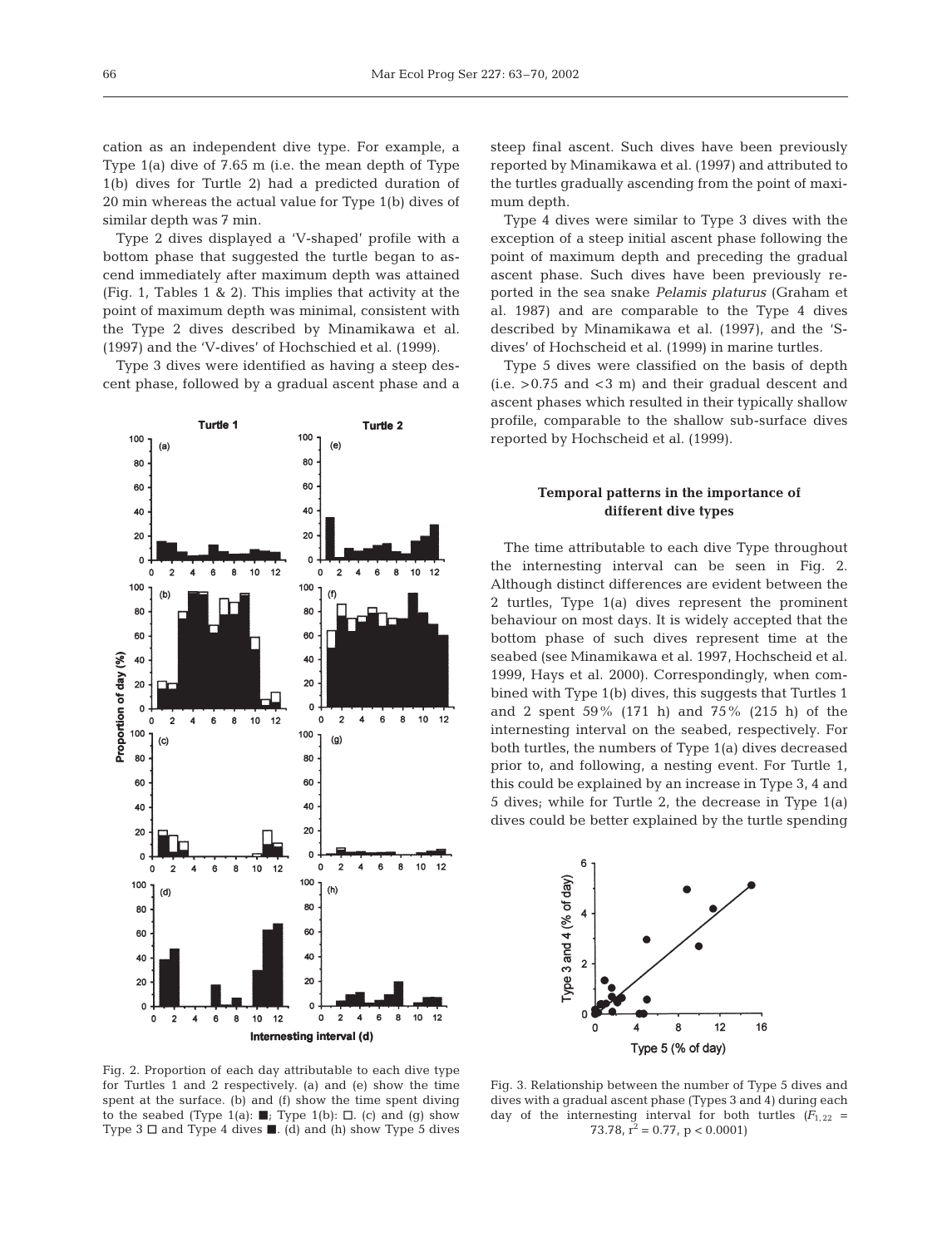more time at the surface during Days 1 and 10 to 12. The occurrence of Type 5 dives seemed to be linked to the occurrence of Type 3 and 4 dives: when Type 5 dives occurred more frequently, so did Type 3 and 4 dives (Fig. 3).

Certain distinct diel patterns of behaviour were evident (Fig. 4). For example, Type 5 dives occurred predominately during the daytime for Turtle 1, while for Turtle 2 these dives occurred mostly at night.



Fig. 4. Mean proportion of each hour attributable to each dive type for Turtle 1 and 2 respectively. (a) and (e) show the time spent at the surface. (b) and (f) show the time spent diving to the seabed (Type 1(a):  $\blacksquare$ ; Type 1(b):  $\Box$ . (c) and (g) show Type 3  $\Box$  and Type 4 dives  $\blacksquare$ . (d) and (h) show type 5 dives



Fig. 5. (a) Relationship between depth and duration for Type 1(a) dives for Turtle 1  $\Theta$ , Turtle 2  $\Theta$ , and Type 1 dives from Minamikawa et al. (1997) ( $\Delta$ ). (b) Depth versus duration for Type 3 dives: Turtles 1  $\left(\bullet\right)$ , Turtle 2  $\left(\circ\right)$ , and Minamikawa et al. (1997) ( $\Delta$ ). (c) Depth versus duration for Type 4 dives: Turtle 1 ( $\bullet$ ), Turtle 2 (O), and Minamikawa et al. (1997) ( $\Delta$ )

## **Dive depth and duration**

Relationships between dive depth and duration were significant for all dive types, with the exception of Type 4 dives for Turtle 2 (Table 1). Distinct differences existed between the 2 turtles with respect to certain dive types. For example, at comparable depths, the duration of dive Types 1(a), 3 and 4 for Turtle 1 were typically longer than those of Turtle 2 (Fig. 5). Furthermore, when compared with the dives reported in Minamikawa et al. (1997), both turtles remained submerged for shorter periods at any given depth.

#### **Temporal changes in depth utilisation**

The maximum depth recorded for Turtle 1 was 70 m, and 27 m for Turtle 2. Despite this, the vast majority of the internesting interval for both turtles was spent at depths <20 m (Fig. 6). There were, however, differences between the 2 turtles. For Turtle 1, there was a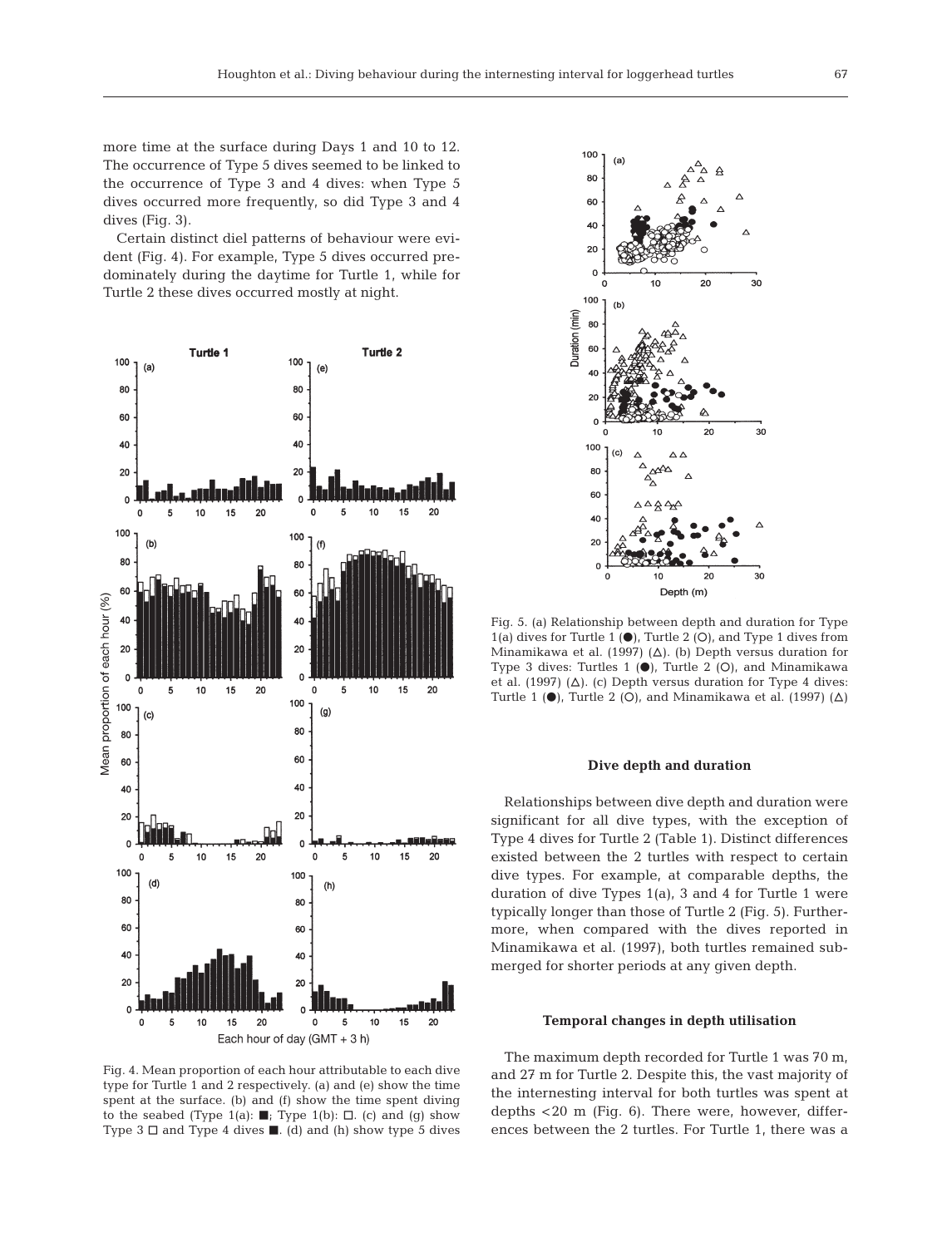

Fig. 6. Frequency distribution showing the depth of occurrence during the internesting interval for (a) Turtle 1 and (b) Turtle 2



Fig. 7. Mean depth during each day  $(05:00$  to  $18:59$  h)  $(O)$  and night (19:00 to 04:59 h) ( $\bullet$ ) of the internesting interval for (a) Turtle 1 and (b) Turtle 2

distinct bi-modality driven by the depth of Type 5 (0 to 3 m) and Type 1 dives (7 to 8 m). For Turtle 2, the time spent at different depths was more evenly distributed, although the peaks at 4 to 5 and 11 to 12 m reflected a bi-modality in the depth of Type 1 dives (Fig. 5a). To test whether such patterns reflected changes on a diel scale, the average depth during each night (19:00 to 04:59 h) and day (05:00 to 18:59 h) were calculated (Fig. 7). For Turtle 1, the observed bi-modality could be largely explained by an increase in Type 5 dives during Days 1, 2, 6, 11 and 12, with the middle part of the internesting interval characterised by Type 1 dives consistently within the 7 to 8 m depth range. For Turtle 2, there were more pronounced changes in depth throughout the internesting interval. During the first night, Turtle 2 spent a considerable amount of time at the surface (>5.5 h) after which it appeared to dive to greater depths during Day 1. Following Day 1, mean depth again decreased, with an apparent alternation between daytime and night-time depths over the next few days. Following Day 7, the mean depth increased to >10 m as a result of Type 1(a) dives (thus accounting for the peak at 11 to 12 m in Fig. 6b) with daytime and night-time depths remaining similar until the final 2 nights when time at the surface again led to a sharp decrease in mean depth (accounting for the peak at 0 m in Fig. 6b).

## **DISCUSSION**

As with many egg laying species, we would expect that the need to optimise energy reserves during the nesting season would shape the behaviour of marine turtles. Indeed, during this time turtles will experience an array of physiological changes associated with ovulation, fertilisation, albumin deposition and calcification of kg quantities of eggs for oviposition. Our results showed a striking predominance of Type 1(a) dives, suggesting that both turtles spent considerable time at the seabed. In light of this, strong inferences can be made regarding depth utilisation, as the maximum depth attained during such dives must represent that of the water column. When superimposed on a bathymetric chart (British Admiralty No. 2074), depths corresponding to Type 1 dives (3 to 32 m) must have occurred within only 2 km of the coastline, since further offshore the seabed shelves rapidly to >200 m. This use of the neritic environment is consistent with green turtles at Cyprus (Hochscheid et al. 1999), reinforcing the importance of the seabed for marine turtles in this area.

Previous studies of diving in marine turtles (e.g. Milsom 1975, Minamikawa et al. 1997) highlight the potential advantages of spending time at the seabed. For example, in addition to the increased benthic for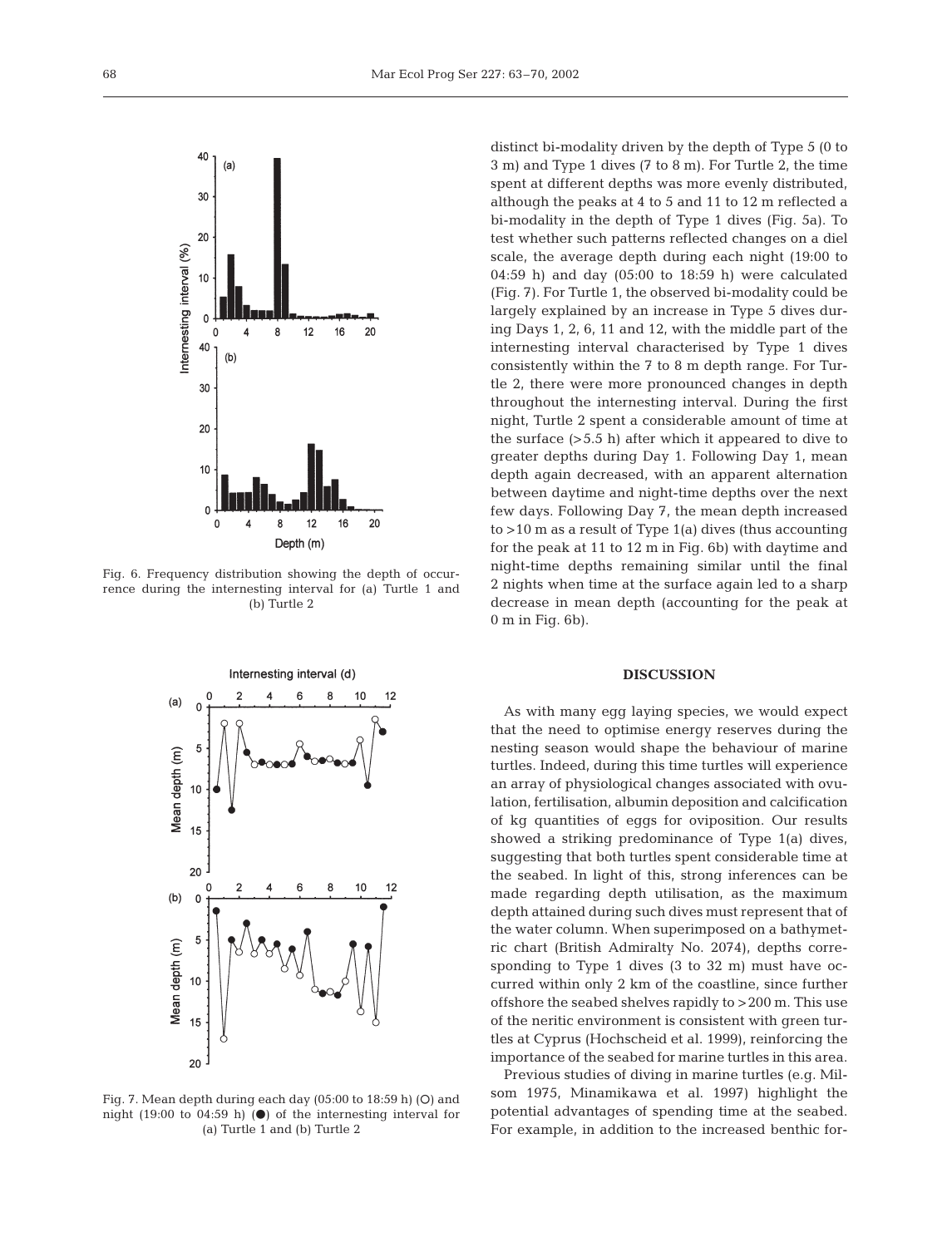aging opportunities for thecate species, turtles may be able to conserve valuable resources through resting. By adjusting the amount of inspired air to a depth where it intends to dive, a turtle may be able to remain neutrally buoyant for much of a dive (Houghton et al. 2000). As such, given that air becomes compressed with depth in line with Boyle's law, a turtle is able to dive with a larger lung volume when diving deeper and still attain neutral buoyancy. This explains the positive relationship between depth and duration for the dives in the present study, with duration typically increasing with depth. Despite this, the observed differences in duration at comparable depths between the 2 turtles, and also with previously reported data for loggerheads, points to pronounced individual variation in metabolic rate. Certainly some loggerhead turtles do feed at Cyprus, as evidenced by gut content analysis (unpubl.). Furthermore we have recently shown, by direct observation, that adult loggerhead turtles feed close to nesting beaches in Greece (Houghton et al. 2000), suggesting that foraging during the nesting season may be widespread in this species in the Mediterranean. We might tentatively speculate that Turtle 1 (longer dives) spent more time resting on the seabed while Turtle 2 (shorter dives) spent more time foraging.

For Turtle 1, benthic dives decreased at the beginning and end of the internesting interval as a result of increased Type 5 dives. These short, shallow dives show distinct similarities to the sub-surface dives (<2.5 m) previously reported for green turtles (e.g. Hochscheid et al. 1999). Furthermore, their characteristically smooth inflections between descent and ascent are similar to the 'travelling' dives of other marine vertebrates such as cetaceans (Williams et al. 2000) and penguins (Chappell et al. 1993). In addition to similarities in profile, the depth of Type 5 dives is consistent with the work of Hertel (1966) and Williams (1989), who estimated that, in order to minimise surface drag, travelling dives should be to depths of at least 2 to 3 times an animal's body diameter. Previous studies of green turtles have attributed these shallow dives to movements between the nesting beach and internesting habitat (e.g. Hochscheid et al. 1999), which may explain the predominance of Type 5 dives at the beginning and end of the internesting interval, as the fidelity for nesting sites displayed by sea turtles would require any movement away from the beach to be fully reciprocated. Rudimentary estimations of the extent of movements can be made following the work of Papi et al. (1997), who determined a mean speed of travel for migrating loggerhead turtles of 2.8 km  $h^{-1}$ . If we take this speed to be broadly representative of that achievable by Turtle 1, the 66 h spent travelling to and from the nesting beach equates to a total distance of 185 km.

Extensive periods of Type 5 dives for Turtle 1 occurred during the day followed by Type 3 and 4 dives during the night. Dive Types 3 and 4 have also been reported in loggerhead sea turtles (e.g. Minamikawa et al. 1997, 2000), green turtles (Hochscheid et al. 1999) and sea snakes (Rubinoff et al. 1986, Graham et al. 1987) and are believed to reflect periods of mid-water resting. However, when the water depth is shallow, it is unclear why animals would chose to rest in mid-water rather than on the seabed (Minamikawa et al. 2000). Our results shed light on this conundrum and suggest that mid-water resting is favoured during periods of travelling, while, in the absence of travelling, turtles may opt to conserve resources by resting on the seabed.

The pattern of depth utilisation was very different for Turtle 2, with a distinct alternation between depths during the day and night between Days 2 and 7. Bjorndal (1980) and Ogden et al. (1983) have previously reported diel cycles in marine turtles at foraging grounds in the Bahamas and US Virgin Islands, respectively. In these studies, green turtles were seen to move between night-time rest areas and daytime foraging sites, which may partly explain the pattern in the present study. Furthermore, it is interesting to note that this alternation finished at the same time as Type 1(b) dives (Fig. 2f), implying that a distinct behavioural change occurred at this time, with the ensuing days relating more to the protracted processes associated with nesting.

In conclusion, our results clearly identify the importance of the seabed for loggerhead turtles in Cyprus, in contrast to the far more extensive use of mid-water resting dives for this species in Japan. Our evidence suggests that this dichotomy may reflect differences in the amount of time spent travelling, with mid-water resting occurring when turtles are travelling and, conversely, when little time is spent travelling turtles opt to remain predominantly at the seabed.

*Acknowledgements.* We thank members of the Marine Turtle Conservation Project, especially Andrew Kelly and Fiona Glen, for field assistance, the Society for the Protection of Turtles in Northern Cyprus and Department of Environmental Protection for logistical assistance, and Alex Ford and Kim Hudson for their constructive comments. This work was supported by grants to G.C.H. from the Natural Environment Research Council of the UK (NERC) and to A.C.B./B.J.G. by British Chelonia Group, European Commission DG1B/1A and MEDASSET.

# LITERATURE CITED

- Bjorndal KA (1980) Nutrition and grazing behavior of the green turtle *Chelonia mydas*. Mar Biol 56:147–154
- Chappell MA, Shoemaker VH, Janes DN, Bucher TL, Maloney SK (1993) Diving behaviour during foraging in breeding Adélie penguins. Ecology 74:1204–1214